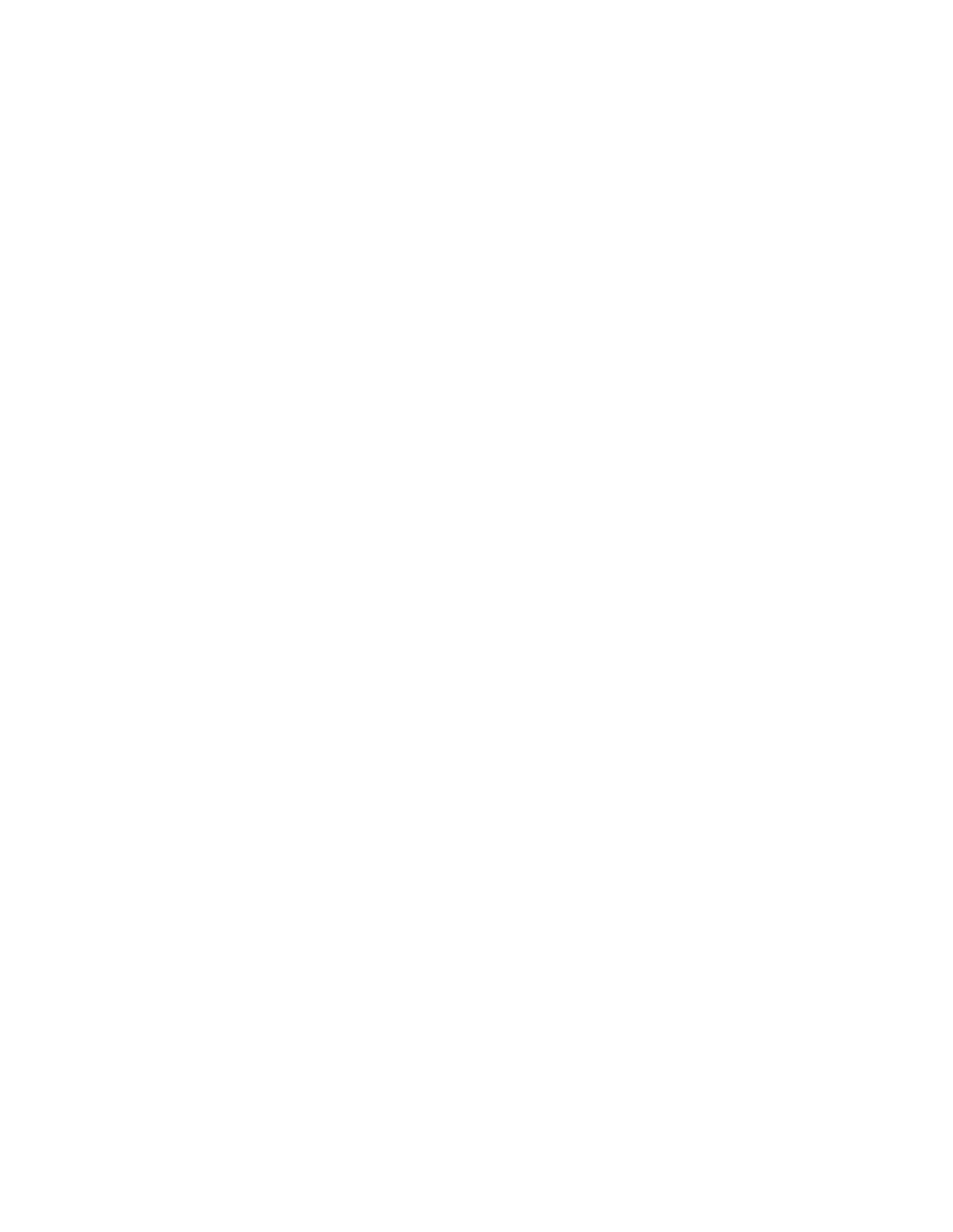KITE, Justice.

[¶1] In 1978, the owner of servient property granted a temporary easement to neighboring landowners John M. and Grace E. Sulenta, which they used for more than twenty years to access their property. In 1999, Dan Huish acquired the servient property and obstructed the temporary easement, thereby cutting off the Sulentas' access. Mrs. Sulenta filed suit seeking a determination that the temporary easement had become permanent or, in the alternative, an order requiring Mr. Huish to provide a reasonable permanent substitute easement. Just prior to trial, Mr. Huish filed a partial confession of judgment admitting some of the Sulentas' claims. The trial court entered judgment against Mr. Huish as to all the claims and ordered him to restore access to the temporary easement and provide the Sulentas with a permanent equivalent easement. We hold the judgment void and remand for further proceedings consistent with this opinion.

## **ISSUES**

[¶2] Mr. Huish states the issues as follows:

Did the trial court abuse its discretion when it entered a judgment against Appellant without (1) a trial on the merits; (2) Appellant's confession to said judgment; or (3) Appellant's consent to said judgment?

The Sulentas present the following issues:

1. What is the effect of a confession of judgment?

2. Did the District Court abuse its discretion by granting Appellees (plaintiffs) judgment for the relief sought in their Complaint, after Appellant (defendant) confessed judgment?

3. Did the District Court abuse its discretion when, upon a confession of judgment by defendant, it defined the term "reasonable" as requested in plaintiffs' Complaint seeking a declaratory judgment of the respective parties' rights under an easement?

We view the pertinent issue as being whether the trial court abused its discretion in entering judgment on all claims after Mr. Huish filed a confession of judgment to part of the claims.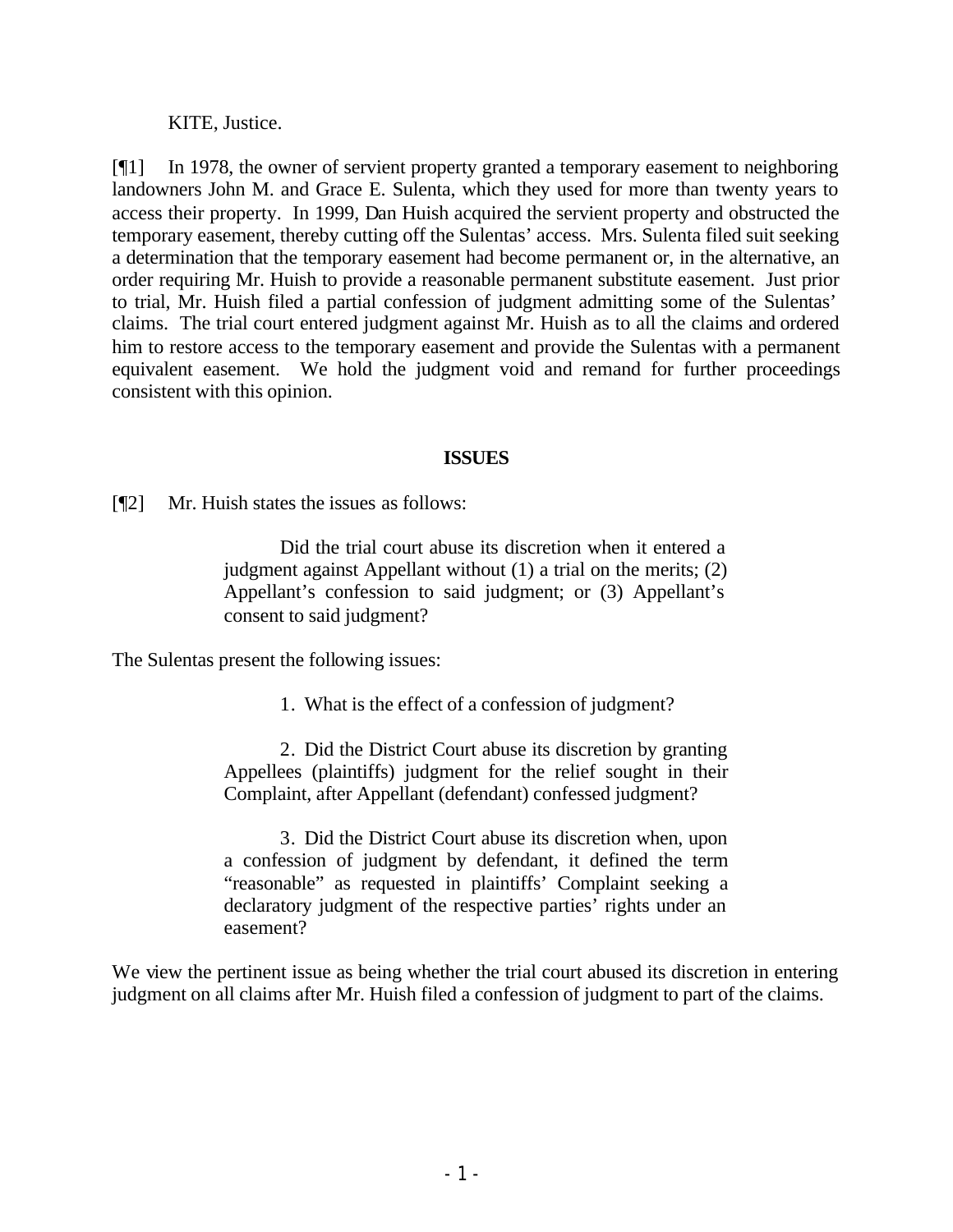### **FACTS**

[¶3] In 1978, the owner of land in the Half Moon Lake Lot Division in Sublette County granted to the Sulentas a temporary right of way easement across his property to allow them to build a road accessing their property. The third paragraph of the temporary right of way easement provides:

> The Right of Way Easement hereinabove set forth shall be a temporary easement only and shall terminate when the owner of such land grants to Grantees a permanent substitute easement, at which time Grantees agree to restore at their sole expense the easement herein above described, to it[]s original condition and topography as near as may be possible.

The Sulentas used the temporary easement for over twenty years to get to their property. In 1999, Mr. Huish acquired the servient property and began various construction projects which had the effect of obstructing the Sulentas' access. Although he allegedly offered to grant a substitute easement, the parties were apparently unable to agree on an acceptable alternative location.

[¶4] On September 1, 2000, Mrs. Sulenta filed a complaint against Mr. Huish asserting claims for trespass; quiet title; breach of contract; waiver, estoppel, or laches; and declaratory judgment.<sup>1</sup> She sought judgment requiring Mr. Huish to restore the access road and quieting title in her or, in the alternative, declaring that any substitute easement be limited to a location "similar in nature, length, terrain covered, and access point" to the original temporary easement. Mrs. Sulenta also sought actual and punitive damages for trespass and interference with the easement plus actual damages for breach of contract.

[¶5] Mr. Huish answered the complaint, asserting his right under the written easement to terminate the temporary easement by granting a permanent substitute easement. He alleged he granted a substitute easement to Mrs. Sulenta by recording it with the county clerk on September 8, 2000. Mr. Huish contended he was not required under the terms of the original easement to substitute an easement of any particular character or location. He also filed a counterclaim for damages arising from the Sulentas' failure to restore the temporary easement to its original condition after he granted the substitute easement as required by the written right of way easement.

[¶6] On October 20, 2000, Mrs. Sulenta filed a motion for partial summary judgment asking the court to enter judgment as a matter of law as follows: Mr. Huish's right to terminate the temporary easement is void by operation of the rule against perpetuities, the substitute easement recorded by Mr. Huish is unacceptable, and Mr. Huish's counterclaim is

<sup>&</sup>lt;sup>1</sup> John A. Sulenta, Mrs. Sulenta's son, acquired an ownership interest in the property belonging to his mother in April of 2001. On April 25, 2001, Mrs. Sulenta sought the trial court's approval to file an amended complaint adding her son as a plaintiff in this action. The trial court granted her motion on May 1, 2001.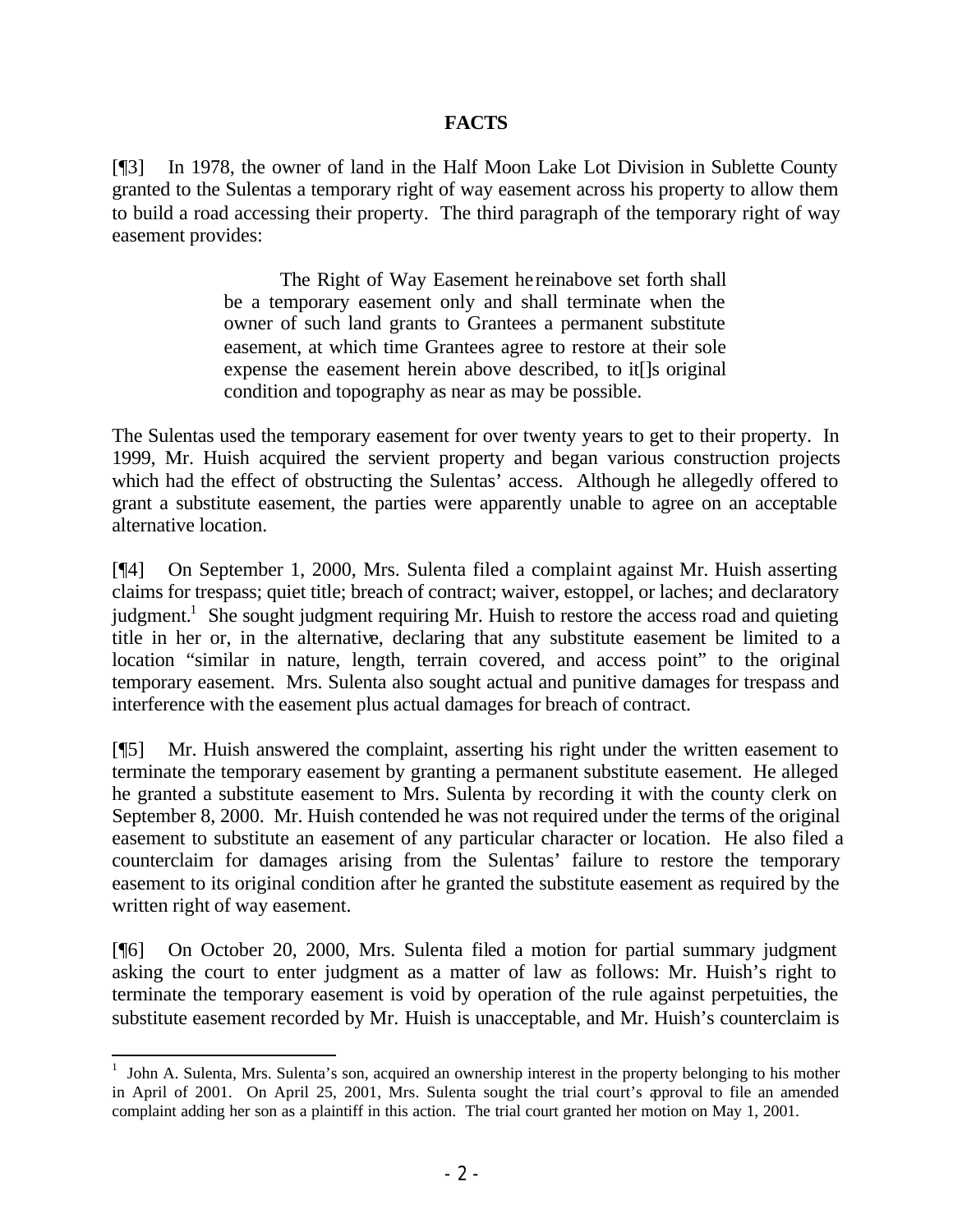without lawful basis. The court held a hearing on December 22, 2000, and on January 11, 2001, entered an order denying Mrs. Sulenta's motion. It held: The right to terminate the temporary easement does not violate the rule against perpetuities, any substitute easement granted by Mr. Huish must be reasonable for the purposes for which it was intended, and the duty to restore the temporary easement to its original condition has not arisen. The court granted judgment as a matter of law in favor of Mr. Huish as to the applicability of the rule against perpetuities and denied summary judgment on the issues of reasonableness and the duty to restore, finding genuine issues of material fact existed.

[¶7] The court held a pretrial conference on March 7, 2001, at which time it set the matter for jury trial to commence on October 2, 2001. On July 10, 2001, Mr. Huish filed a motion offering to modify the September 2000 substitute easement or submit an alternative in an effort to satisfy the Sulentas' reasonableness objections. On August 1, 2001, Mr. Huish also filed a motion for partial summary judgment on the Sulentas' fourth cause of action for waiver, estoppel, or laches. By order filed August 30, 2001, the court denied Mr. Huish's motion to modify or submit an alternative easement, finding modifications or alternative proposals were not relevant to the issues presented. The court's order expressly prohibited Mr. Huish from introducing testimony, exhibits, argument, or inference of proposals to alter the September 2000 substitute easement.<sup>2</sup>

[¶8] Over the course of the next few weeks, the parties filed pretrial memoranda, jury instructions, and various motions in preparation for the October  $2<sup>nd</sup>$  trial date. At some point during this time frame, an unreported telephone conference took place between counsel for the parties and the court in which Mr. Huish's counsel indicated his client would confess judgment to some or all of the Sulentas' claims. No transcript appears in the record, and the parties disagree as to what was said during the conference. In any event, on September 26, 2001, the court entered an order stating it had been advised Mr. Huish would admit the permanent substitute easement was not reasonable and judgment would be entered for the Sulentas on that issue. The order also denied Mr. Huish's motion for summary judgment on the waiver, estoppel, or laches claim. The following day, September 27, 2001, the Sulentas moved for entry of judgment in their favor on their complaint, stating the court had been advised Mr. Huish elected to confess judgment resulting in the trial date being vacated and the parties would resolve the amount of damages and costs between themselves or, failing that, present the issue to the court for resolution.

[¶9] On October 5, 2001, Mr. Huish filed a partial confession of judgment in which he admitted the substitute easement filed September 8, 2000, was unreasonable. He further admitted the trespass and breach of contract claims and that the Sulentas suffered nominal damages as a result of his obstruction of the temporary easement. However, Mr. Huish expressly denied any intention to confess judgment to the Sulentas' right to a substitute

<sup>&</sup>lt;sup>2</sup> While we question the reasoning behind this ruling, Mr. Huish did not appeal it, and it is not, therefore, an issue before us. However, it would seem from the record before us that allowing Mr. Huish to address the Sulentas' concerns by submitting modifications to the proposed substitute easement or an altogether different proposal would have facilitated resolution of this action in one proceeding.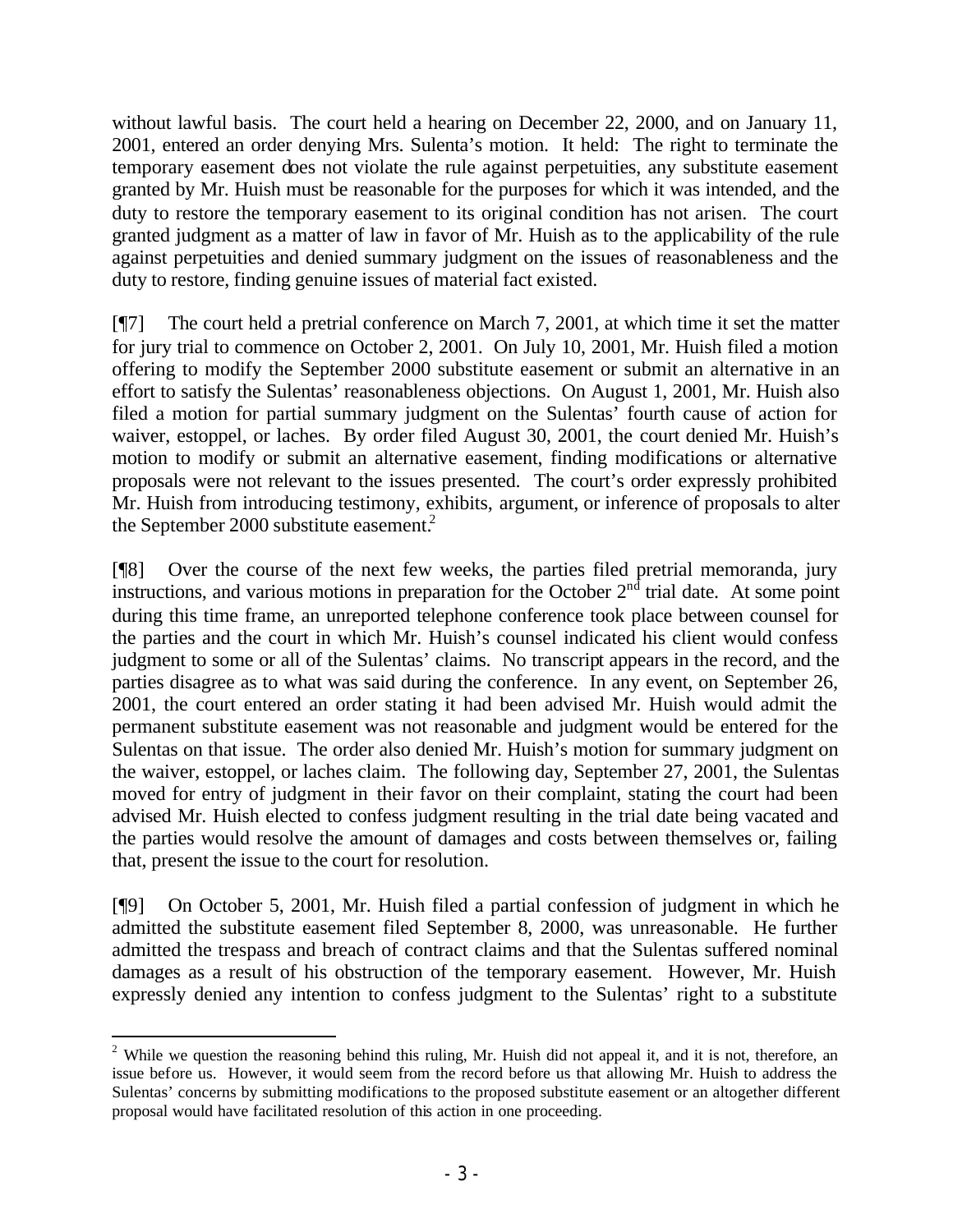easement of any specific description or location and to the claims for waiver, estoppel, or laches and punitive damages. Along with the partial confession of judgment, Mr. Huish filed an objection to the Sulentas' motion for entry of judgment in which he reiterated his intent to confess judgment only to the unreasonableness of the September 2000 substitute easement and nominal damages for trespass and breach of contract. Additionally, Mr. Huish again stated it was not his intent to confess judgment to the Sulentas' entitlement to a permanent substitute easement in any particular location or of any particular description.

[¶10] The trial court entered judgment on November 30, 2001, finding: (1) Mr. Huish confessed judgment "for the relief sought by plaintiffs," (2) the allegations in the Sulentas' complaint are taken as established and Mr. Huish's allegations to the contrary are rejected, and (3) the Sulentas are entitled to entry of judgment "for the relief sought" in their complaint. The trial court ordered Mr. Huish to restore the temporary access road and provide the Sulentas with a substitute easement in a location "similar in nature, length, terrain covered and access point" to the temporary easement. The court awarded actual and punitive damages for trespass and willful interference with the temporary easement plus actual damages for breach of contract. Upon stipulation of the parties, the court entered judgment on December 12, 2001, in the amount of \$5,000 in actual damages for breach of contract and trespass plus \$5,926.50 in costs. No punitive damages were awarded. Mr. Huish timely appealed.

## **STANDARD OF REVIEW**

[¶11] Denial of the application to enter a judgment by confession rests in the sound discretion of the trial court. 46 Am. Jur. 2d *Judgments* § 233 (1994). We conclude the grant of an application to confess judgment likewise rests in the trial court's discretion. The ultimate question in determining whether an abuse of discretion has occurred is whether the trial court reasonably could have concluded as it did. *GGV v. JLR*, 2002 WY 19, ¶14, 39 P.3d 1066, ¶14 (Wyo. 2002); *Vaughn v. State*, 962 P.2d 149, 151 (Wyo. 1998). Our review for abuse of discretion entails evaluation of the sufficiency of the evidence to support the trial court's decision. *Reavis v. Reavis*, 955 P.2d 428, 431 (Wyo. 1998). A finding is clearly erroneous when the reviewing court on the entire evidence is left with the definite and firm conviction that a mistake has been committed. *Polo Ranch Company v. City of Cheyenne*, 969 P.2d 132, 136 (Wyo. 1998). The burden is on the appellant to show an abuse of discretion. *MTM v. LD (Adoption of KJD)*, 2002 WY 26, ¶21, 41 P.3d 522, ¶21 (Wyo. 2002).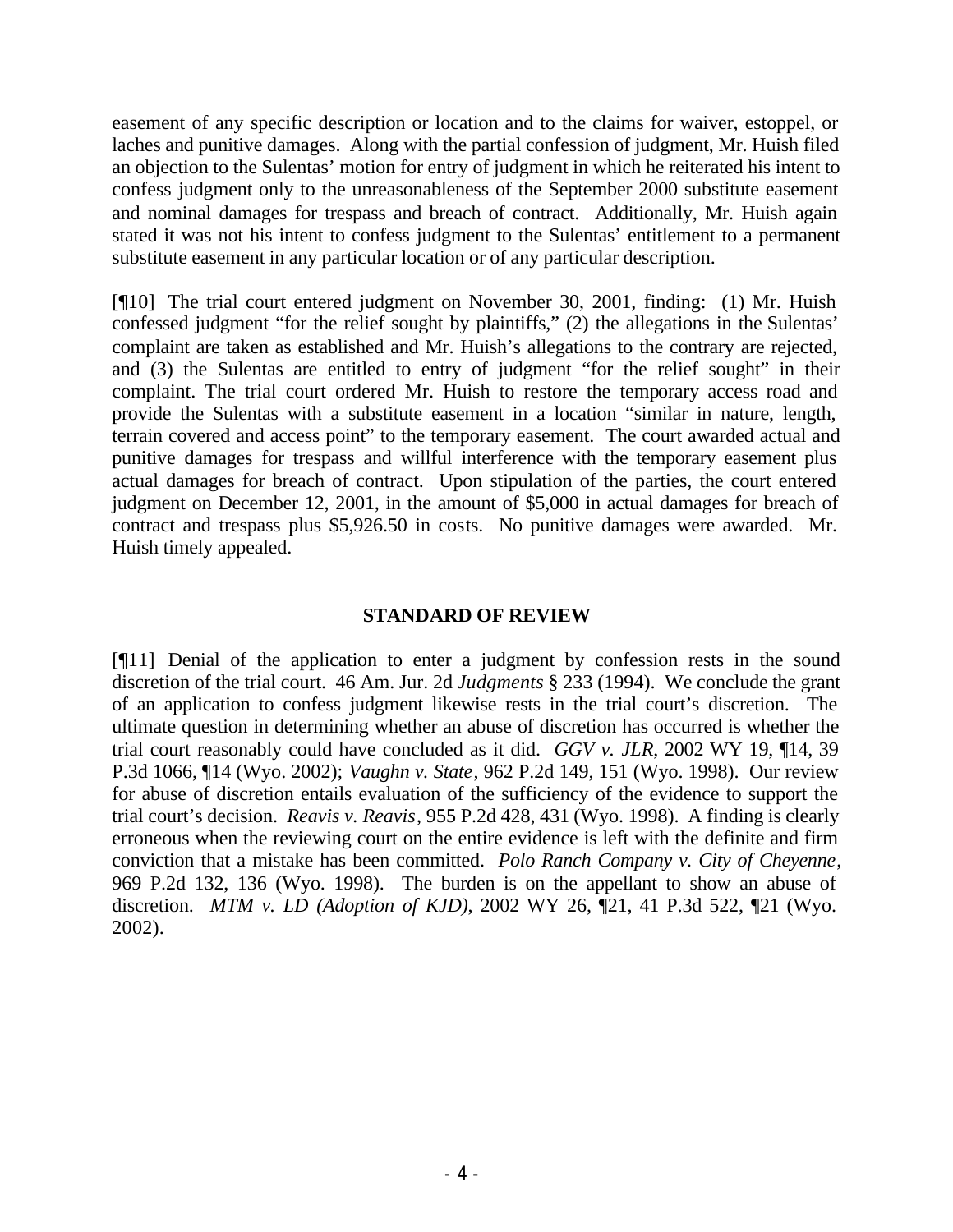#### **DISCUSSION**

[¶12] Mr. Huish contends the trial court abused its discretion in entering a judgment that goes beyond the matters admitted in his confession of judgment. Specifically, he claims the judgment goes too far because he did not admit the Sulentas had a right to a permanent substitute easement "in a location which is similar in nature, length, terrain covered and access point as the original temporary easement" as ordered by the trial court. Rather, Mr. Huish contends he confessed judgment to only the general unreasonableness of the September 2000 substitute easement and not to any particular location or characteristic of the substitute easement referred to in the right of way easement. Mr. Huish asserts that, by entering judgment requiring him to provide the Sulentas with a permanent substitute easement satisfying specific criteria, the trial court in essence granted a mandatory injunction without an evidentiary basis and contrary to the parties' express agreement as set forth in the written right of way easement.

[¶13] The Sulentas claim the judgment entered by the trial court as to all their claims and all the relief sought in the complaint is consistent with the confession of judgment made by Mr. Huish through his counsel during the telephone conference. They claim the written confession of judgment Mr. Huish filed later is different from what was admitted during the conference call. They also assert that, upon Mr. Huish's confession, the trial court properly entered judgment in their favor as to all claims made in the complaint because Wyoming law authorizes confession of judgment in full. The confession of judgment, they assert, cut off all defenses available to Mr. Huish and amounted to full proof against him for all claims raised in the complaint.

[¶14] A defendant's right to confess judgment is recognized in Wyoming as follows: "A person indebted or against whom a cause of action exists, may personally appear in a court of competent jurisdiction and with the assent of the creditor or person having such cause of action, confess judgment, whereupon judgment shall be entered accordingly." Wyo. Stat. Ann. § 1-16-201 (LexisNexis 2001). A partial confession of judgment is also authorized under Wyoming law:

> The defendant in an action for the recovery of money may offer in court to confess judgment for part of the amount claimed, or part of the causes involved in the action. If the plaintiff, being present, refuses to accept such confession of judgment in full satisfaction of his demands in the action . . . and, on the trial, does not recover more than was offered to be confessed, with interest from the date of the offer, the plaintiff shall pay all costs of the defendant incurred after the offer was made.

Wyo. Stat. Ann. § 1-10-104 (LexisNexis 2001). The law does not generally favor confession of judgment. 49 C.J.S. *Judgments* § 138 (1997). Statutes authorizing confession of judgment have been strictly construed. 46 Am. Jur. 2d *Judgments* § 231 (1994).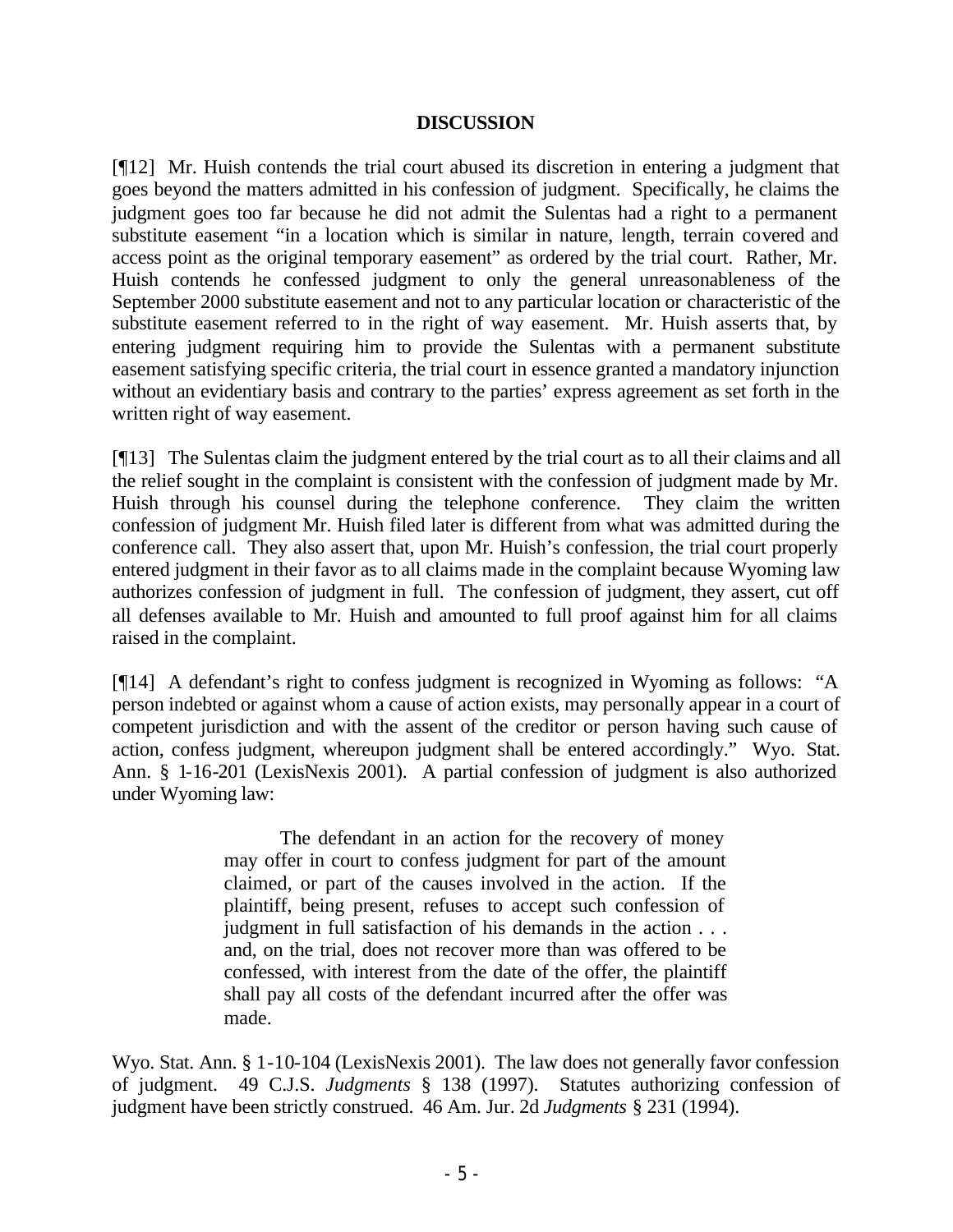The general rule constraining the power to confess judgment is that such authority must be clearly given and strictly followed, and a judgment entered in violation of this rule is void. Any doubt as to the validity of [a] confessed judgment must be resolved against the party entering the judgment. The policy underlying this rule of strict construction against the party in whose favor the power operates is based on the severity of the summary proceeding itself.

*Id*. at 557. When we apply the Wyoming statutory provisions governing confession of judgment together with the rule of strict construction, we conclude the trial court's judgment violates the rule and is void.

[¶15] The written confession of judgment filed by Mr. Huish is captioned, "Partial Confession of Judgment." It states in relevant part that Mr. Huish admits the permanent substitute easement is unreasonable, partially confesses judgment to the claims for trespass and breach of contract, and admits the Sulentas suffered nominal damages therefor. The written confession of judgment further specifically states Mr. Huish does not intend to admit liability or confess judgment to any claim of right to a permanent substitute easement of certain specifications or to the allegations of waiver, estoppel, or laches and punitive damages.

[¶16] In contrast to the confession of judgment, the trial court's judgment finds: Mr. Huish has confessed judgment "for the relief sought by plaintiffs," the Sulentas' allegations in their first amended complaint "are taken as established," and the Sulentas are entitled to entry of judgment for the "relief sought" in the first amended complaint. Based upon these findings, the court dismissed Mr. Huish's counterclaim with prejudice; ordered him to restore the temporary easement; ordered him to provide "a permanent easement in a location which is similar in nature, length, terrain covered and access point as the original temporary easement" and which is "not based upon use permits or other rights of less stature" than the original temporary easement; and awarded actual and punitive damages for trespass and willful interference with the easement plus actual damages for breach of contract.

[¶17] In this summary manner, the judgment purports to resolve all claims alleged in the complaint in favor of the Sulentas. Given the very specific language in the written confession of judgment limiting the confession to specified issues, we find Mr. Huish's intent was not to confess judgment in full but to confess judgment to only those claims specifically delineated in the written confession. Applying the rule of strict construction against the party in whose favor judgment is entered, we hold the judgment void because it finds for the Sulentas on all issues, even those not expressly admitted in the written confession of judgment.

[¶18] The Sulentas claim that, prior to the written confession of judgment, there was no indication of a partial confession of judgment. They contend their attorney received a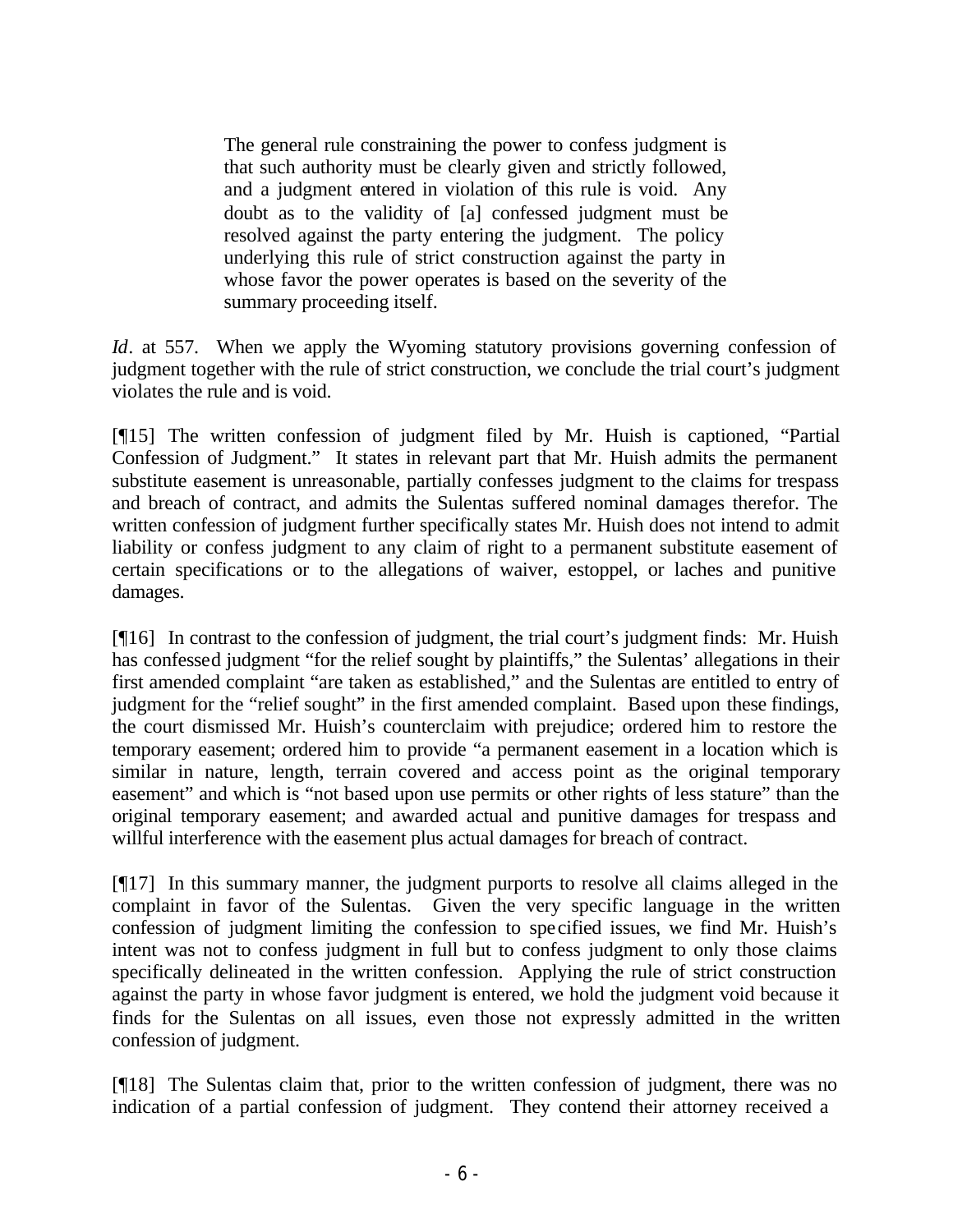telephone call from counsel for Mr. Huish on September 19, 2001, prior to the telephone conference call with the court, in which he indicated his client wished to confess judgment to all issues except damages and costs. The Sulentas assert no mention was made during that telephone call of a "partial" confession. According to the Sulentas, that telephone call led to the conference call in which the parties advised the court of Mr. Huish's intent to confess judgment. Again, the Sulentas assert all indications were that the confession would resolve all remaining issues except the damage amount and there was no suggestion of a partial confession of judgment.

[¶19] No transcript of these telephone calls appears in the record. The only documentation we have of what occurred is found in the trial court's order and the submissions of the parties. We reiterate the guiding principles that confessions of judgment are to be strictly construed, authority for them must be clearly given, and they are to be construed against the persons in whose favor they are entered. In light of these principles, we are compelled, in the absence of contrary evidence, to give great weight to the written confession of judgment itself in determining the scope of the confession. Because it clearly and unambiguously states it is a "partial" confession of judgment to the unreasonableness of the September 2000 permanent substitute easement and the claims for trespass and breach of contract and specifically states it is not intended to constitute a confession to anything more, we conclude no confession was intended and no judgment can be entered as to any other claims.

[¶20] This conclusion gains support from the trial court's order entered shortly after the conference call which states: "Last week counsel advised Defendant would admit that the easement granted by Defendant to Plaintiffs was not 'reasonable' and judgment would be entered in favor of Plaintiffs on this issue." The order also states genuine issues of fact exist on the claim for waiver, estoppel, or laches lending further support to Mr. Huish's assertion he did not indicate during the conference call that he intended to confess judgment to all claims in the Sulentas' complaint. Given its proximity in time to the date of the conference call, the September 26, 2001, order convinces us Mr. Huish intended his admissions to be limited to those stated in the written confession of judgment.

[¶21] Given the express language of the written confession of judgment, the contents of the trial court's own order after the telephone conference call, and the absence of evidence in the record to support confession of judgment on all claims, we find the trial court could not reasonably have concluded as it did that Mr. Huish intended to confess judgment in full. We hold the trial court abused its discretion in entering judgment for the Sulentas on all their claims on the basis of Mr. Huish's limited confession of judgment.

[¶22] In addition to finding that the judgment is too broad, we are concerned about it in two other respects: First, it orders Mr. Huish to provide a permanent substitute easement, and, second, it dismisses Mr. Huish's counterclaim with prejudice. Neither of these rulings is supported by the terms of the original right of way easement which allows, but does not require, Mr. Huish to provide a permanent substitute easement and requires the Sulentas to restore the temporary easement if a permanent substitute easement is granted. On remand, the trial court will need to consider these issues.